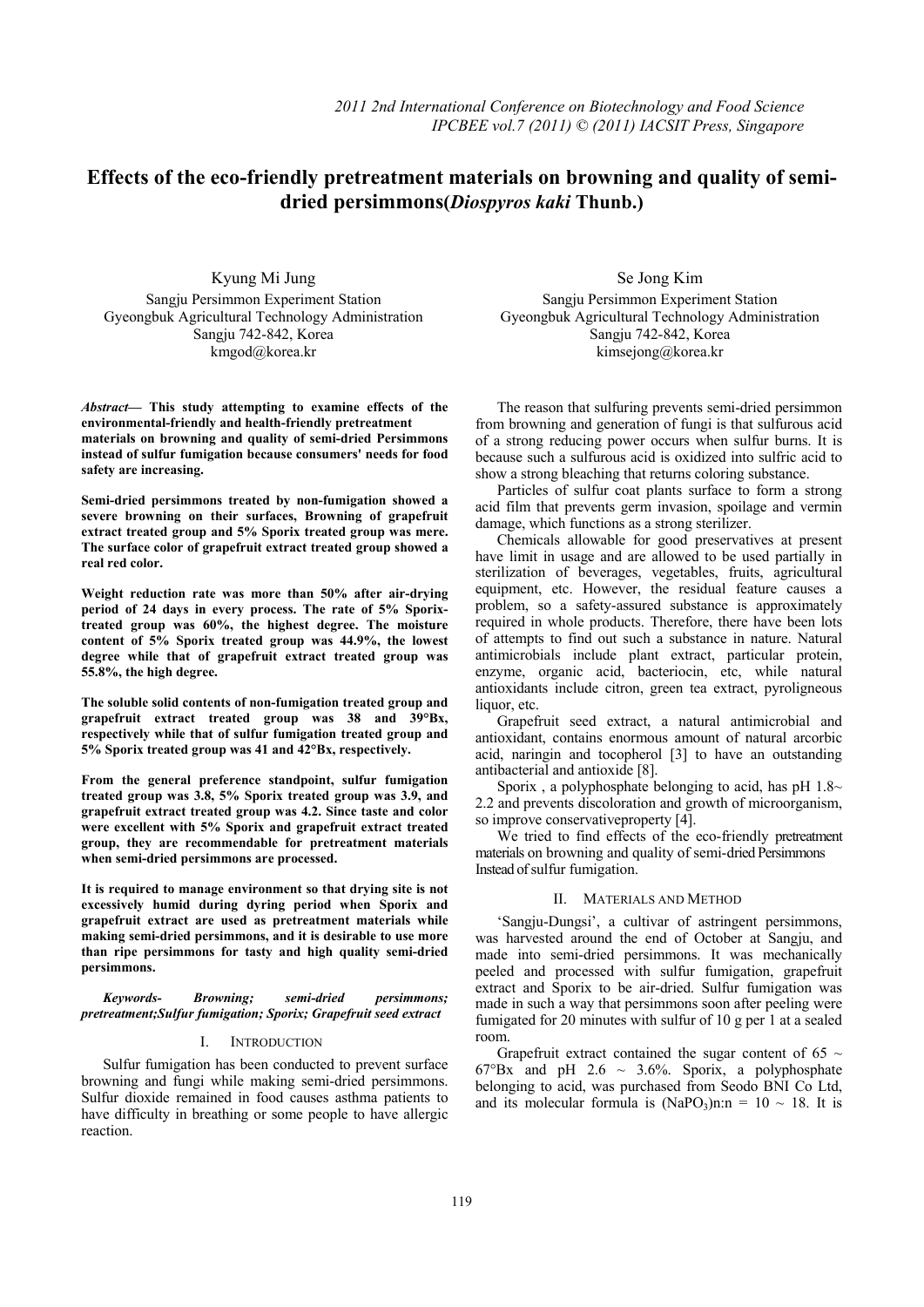generally used as a food additive and discoloring agent for juice, frozen desert, salted food, Kimchi, etc.

As a soluble solid contents of semi-dried persimmons flesh of 5 g was diluted 20 times with distilled water and mixed to make supernatant. The supernatant was measured by refractometer. Moisture content was measured by constant pressure heat drying method of 105℃ [7]. It was divided into grade 6 from 0 (no browning)  $\sim$  1 (a little browning)  $\sim$  5 (severe browning) for index of browning. Criteria of sensory evaluation included taste, color and preference and 15 evaluators conducted evaluations.

# III. RESULTS AND DISCUSSION

## **Browning index of semi-dried persimmons**

Browning index of non-fumigation treatment was 4.0. Its browning started from the 3rd day of drying and began to be more browning as drying period went by. Sulfur fumigationtreated group showed the browning index of 0.0 to have no browning during drying period. Grapefruit extract and 5% Sporix treated group was  $0.5 \sim 0.6$  to show a mere browning. Anti-browning effect of grape-fruit extract howed an outstanding antibacterial and antioxide action against all kinds of food, prevented generation of toxic and spoiled substances to extend freshness of food and validity[5][10]. Also, the study revealed that Sporix had an effect to prevent discolorization of soda, to increase safety of tea polyphenol, and to remove or alleviate bitter and astringent taste of green tea.

#### **Weight reduction rate of semi-dried persimmons**

Weight reduction rate after 24 days' air-drying in the every process was more than 50%, 5% Sporix-treated group was about 60%, and other-treated group was  $57 \sim 58\%$ .

#### **Moisture contents of semi-dried persimmon**

The moisture content by Sporix after 24 days' drying was 44.9% shown the lowest degree, that by grapefruit extract was 55.8% shown the highest degree. The reduction of the moisture content was slow during drying day of  $7 \sim 14$ . The reason that the moisture content treated with grapefruit extract was high is that the surfaces of semi-dried persimmons were soaked with viscosity-contained grapefruit extract and created a film that prevents moisture from evaporating[1][2].

## **Soluble solid contents of semi-dried persimmons**

The soluble solid contents of non-fumigation group and grapefruit extract treated group was 38 and 39 °Bx, respectively while that of sulfur fumigation group and 5% Sporix group was 41 and 42 °Bx, respectively. It was reported that soluble sugar was concentrated by evaporation of moisture as drying period went by to increase soluble sugar [11]. This experiment showed the same phase with the said report and there was no big difference in soluble solid contents among treatments[6][9].

#### **Sensory evaluation of semi-dried persimmons**

As a result of evaluating taste, the taste of nonfumigation treated group was generally good, that of 5% Sporix-treated group was 3.4, that of grapefruit extract-treated group was 3.9, the highest degree. The surface color of semi-dried persimmons treated with non-fumigation was 1.0, the lowest degree while that of others treated group was generally excellent. Among them, the surface of grapefruit extract treated group showed a great red. From the viewpoint of general preference, sulfur fumigation treated group was 3.8, 5% Sporix treated group was 3.9, and grapefruit extract treated group was 4.2. Since taste and color were excellent with 5% Sporix and grapefruit extract treated group, they are recommendable for pretreatment materials when semi-dried persimmons are processed.

#### **REFERENCES**

- [1] W.W. Kang, J.K. Kim, S.R. Oh, J.H. Kim, J.H. Han, J.M. Yang, and J.W. Choi, "Manufacturing process of Sangju traditional dried persimmons Physical quality features", Vol. 33, 2004, pp. 386-391.
- [2] Y.R. Kim and S.H. Cho, "The effect of grapefruit seed extract on antibacterial and microorganism physiology", Agricultural Products, Storage and Distribution Society, Vol. 3, 1996, pp. 187-193.
- [3] Miele, W.H, Efficacy of grapefruit seed extract against Salmonella thphi, Escherichia coli and Staphylococcus aureus. Microbiological food analysis report reviewed and approved by Southern testing and reseach laboratories. Inc. Wilson, NC, U.S.A., 1988.
- [4] Moreira, R and W. Quintero, The grapefruit seed extract "DF-100" in dairy industries sanitization and its uses in cheeses and yogurts manufacturing processes. chemie Brasileira Industria Co., Research, 1987.
- [5] H.W. Park, H.S. Cha, S.H. Kim, H.R. Park, S.A. Lee, and Y.H. Kim. "Quality change of semi-dried persimmons according to grapefruit seed extract treatment and package method", Korea Food Storage & Distribution Society, Vol.13, 2006, pp. 168-173.
- [6] D.S. Son, S.B. Jeong, W.S. Lee, K.G. Lee, and Y.J. Kim, Collection and Cultivation Method Correctives of Appropriate-Quality Astringent Persimmons for Dried Persimmons, Study report of Horticultural Experiment Station, 1990.
- [7] C. J. Alexopoules and C. W. Mims, Introductory Mycology, 1972, pp.632-634.
- [8] H.C. Lee. Storage effect of grapefruit seed extract-used agricultural products, Master' thesis of Graduate School of Gyeongsang University, 1992, pp.9-10.
- [9] S.H. Cho, I.S. Ju, I.W. Seo, and J.W. Kim, "Storage Effect of Grapefruit Seed Extract treated on Fish Cake", Kor. J. Food. Hygiene, Vol.7, 1991, pp. 99-106.
- [10] S.H. Cho, S.I. Won, J.D. Choi, and I.S. Ju, "Antibacterial and Antioxidant Effect of Grapefruit Seed Extract on Fisheries", Korea Fishery Society, Vol. 23(4), 1990, pp. 289-296.
- [11] S.H. Cho, G.O. Kim, and G.H. Lee, "Study on Freshness Maintenance and Disease Prevention of Fruit and Vegetables by Natural Antimicrobial Treatment - based on Separation of Active Materials from Grapefruit Seed Extract.", Agricultural Products Storage & Distribution Society, Vol. 1(1), 1994, pp. 1-7.